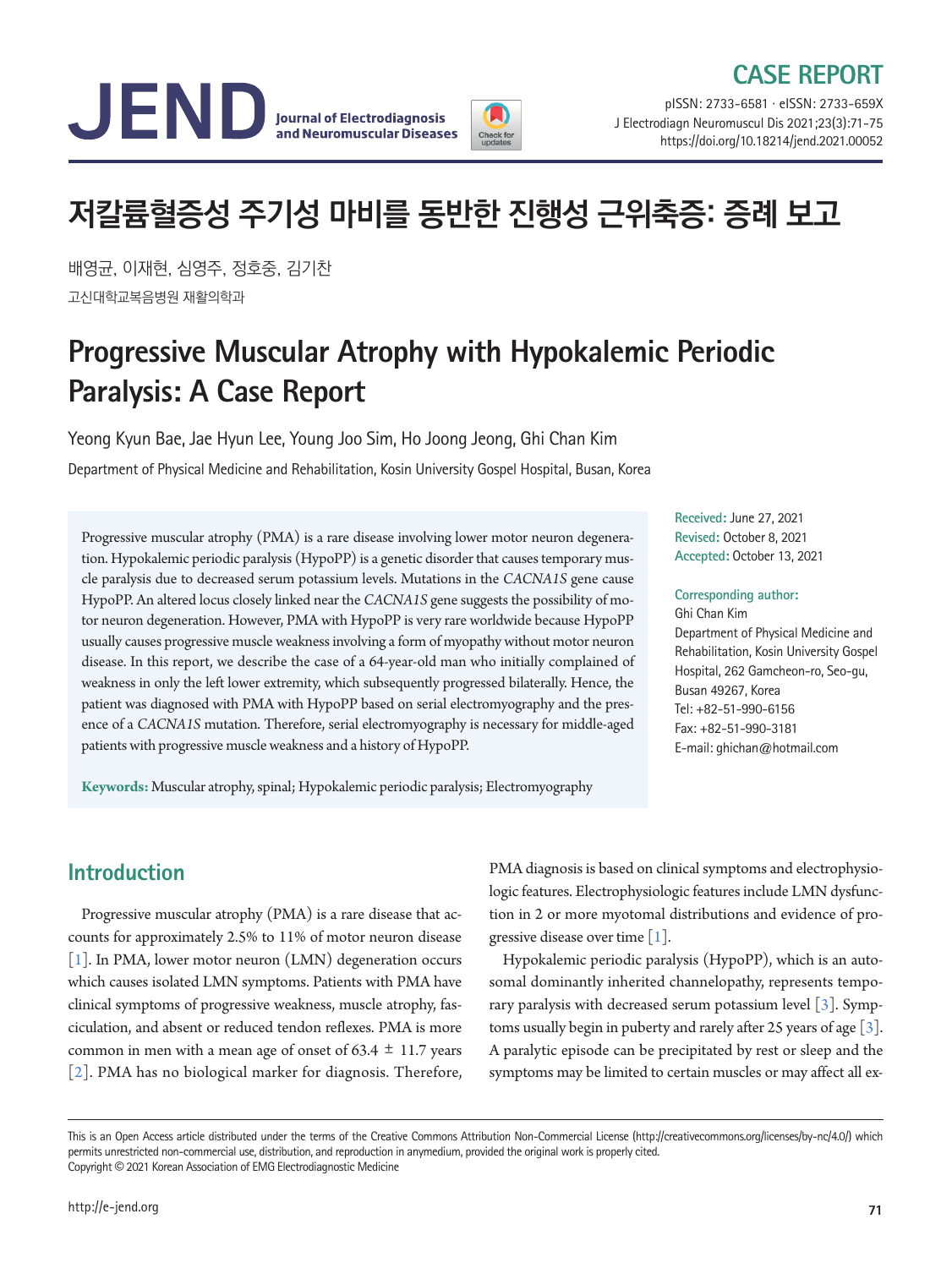tremities. HypoPP diagnosis is based on low serum potassium level during a paralysis event and exclusion of secondary hypokalemia. Frequency of paralytic event is reduced during the third to fifth decades of life; however, some permanent weakness may remain [[4\]](#page-4-3). In a previous study, proximal muscle weakness occurred without paralytic attacks in patients over 50 years old  $\lceil 5 \rceil$ . Similarly, a case of spinal muscular atrophy with HypoPP was shown through clinical and biopsy evidence  $[6]$  $[6]$ . However, PMA with HypoPP is not well known, and only few cases had been reported. Here, we report a case which was identified as PMA with HypoPP.

## **Case Report**

A 64-year-old man visited the outpatient clinic due to weakness of the left ankle 3 years ago. The patient had a history of paralysis attacks that improved after potassium injection during puberty. Two of his brothers also had a history of paralytic attacks after sleeping. Manual muscle test (MMT) was performed using a medical research council scale. Motor grade of the left first toe and ankle dorsiflexor muscles were grade 1 with tingling sensation in the entire left lower extremity. Deep tendon reflex (DTR) of the left knee and ankle were considered normal. Upper motor neuron (UMN) signs, including Babinski reflex and ankle clonus, were not observed. Muscle atrophy was observed in the left vastus medialis, tibialis anterior, and extensor digitorum brevis muscles. In a nerve conduction study (NCS), compound muscle action potential (CMAP) amplitudes on tibial and peroneal motor nerves were lower in the left extremity [\(Table 1](#page-1-0)). Sensory nerve action potential amplitude and H-reflex on both sides were normal. Upon needle electromyography (EMG), high amplitude

<span id="page-1-0"></span>**Table 1.** Initial Nerve Conduction Study in both Lower Extremities

and polyphasic motor unit potential with reduced recruitment pattern were observed in the left adductor magnus, vastus medialis, tibialis anterior, and peroneus longus muscles [\(Table 2](#page-2-0)). There was no abnormal spontaneous activity in paraspinal muscles. Based on the results, he was diagnosed with left lumbosacral plexopathy. After 2 years, the patient visited the outpatient clinic again due to progressive weakness of both lower extremities. In MMT, motor grade of both ankle and 1st toe dorsiflexor muscles were grade 1. Motor grade of both toe and ankle plantarflexor muscles, and the left knee and hip were grade 2. Other muscles on both lower extremities were grade 3. DTR of both knee and ankle was decreased. In NCS, CMAP amplitudes of both lower extremites were reduced [\(Table 3](#page-2-1)). High amplitude and polyphasic motor unit potentials with reduced recruitment pattern were observed in most muscles on both lower extremities and in the right biceps brachii muscle. These suggest dysfunction in cervical distribution as well as lumbosarcral distribution. Abnormal spontaneous activity was observed in some muscles on both lower extremities [\(Table 4\)](#page-3-0). The patient was admitted with a suspicion of motor neuron disease. Fasciculations over the tongue and both thigh muscles, and hypesthesia on both lower extremities were noted. There were no definite abnormalities causing progressive weakness in the brain or spinal magnetic resonance imaging. There were also no specific findings on abdomen and chest computed tomography. Serum creatinine phosphokinase and thyroid hormone were normal. Antiganglioside antibody and antinuclear antibody were not detected. Pulmonary function was normal, and there was no swallowing difficulty. The patient had no UMN symptoms. Genetic testing identified mutations in the *CACNA1S* gene as the only genetic abnormality. Unlike amyotrophic lateral sclerosis, the patient could be diagnosed with

|                            | Latencies (ms)  | Amplitude $(\mu V)$ | Conduction velocity (ms) |  |
|----------------------------|-----------------|---------------------|--------------------------|--|
| Nerve stimulation (record) | Distal/proximal | Distal/proximal     |                          |  |
| Motor                      |                 |                     |                          |  |
| Right tibial (AH)          | 4.3/13.5        | 7,600/4,100         | 42                       |  |
| Right peroneal (EDB)       | 4.7/13.2        | 1,400/1,200         | 44                       |  |
| Right peroneal (TA)        | 4.4/5.7         | 5,000/3,700         | 54                       |  |
| Right femoral (VM)         | 3.6             |                     |                          |  |
| Left tibial (AH)           | 4.5/14.1        | 4,600/3,100         | 41                       |  |
| Left peroneal (EDB)        | -               | No response         |                          |  |
| Left peroneal (TA)         | 3.9/5.5         | 700/400             | 50                       |  |
| Left femoral (VM)          | 3.6             |                     |                          |  |
| Sensory                    |                 |                     |                          |  |
| Right sural (ankle)        | 2.4/3.2         | 10                  | 47                       |  |
| Left sural (ankle)         | 2.2/3.0         | 11                  | 50                       |  |

AH, abductor hallucis; EDB, extensor digitorum brevis; TA, tibialis anterior; VM, vastus medialis; -, not applicable.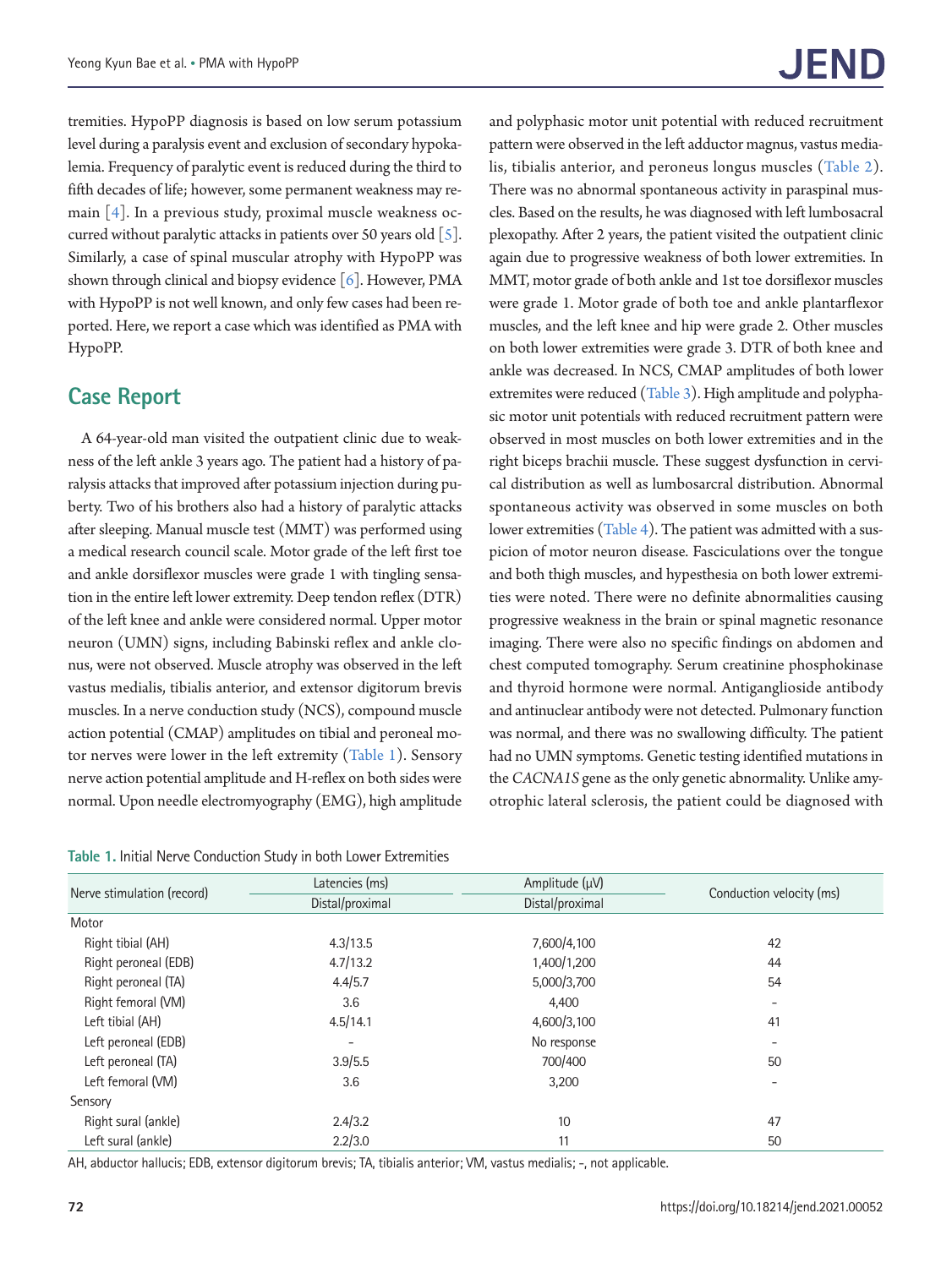#### <span id="page-2-0"></span>**Table 2.** Initial Needle Electromyography in both Lower Extremities

| Muscle                      | Insertion activity | Spontaneous activity |                |                | Motor unit potential |           |                |
|-----------------------------|--------------------|----------------------|----------------|----------------|----------------------|-----------|----------------|
|                             |                    | Fibrillation         | <b>PSW</b>     | Fasciculation  | Duration/amplitude   | Phases    | Recruitment    |
| Right                       |                    |                      |                |                |                      |           |                |
| L4/5 paraspinal muscle      | Normal             | 0                    | $\mathbf 0$    | $\overline{0}$ |                      |           |                |
| L5/S1 paraspinal muscle     | Normal             | $\Omega$             | $\mathbf 0$    | $\overline{0}$ |                      |           |                |
| Left                        |                    |                      |                |                |                      |           |                |
| Gluteus maximus             | Normal             | $\mathbf 0$          | $\mathbf 0$    | 0              | Normal               | Normal    | Complete       |
| Adductor magnus             | Normal             | 0                    | 0              | $\overline{0}$ | Long/high            | Increased | Reduced        |
| Biceps femoris (short head) | Normal             | 0                    | 0              | $\mathbf 0$    | Normal               | Normal    | Reduced        |
| Tensor fasciae latae        | Normal             | 0                    | $\overline{0}$ | $\overline{0}$ | Normal               | Normal    | Complete       |
| <b>Iliopsoas</b>            | Normal             | 0                    | $\overline{0}$ | $\overline{0}$ | Normal               | Normal    | Complete       |
| Vastus medialis             | Normal             | $\Omega$             | $\overline{0}$ | $\overline{0}$ | Long/high            | Increased | Reduced        |
| Peroneus longus             | Normal             | 0                    | $\overline{0}$ | $\overline{0}$ | Long/high            | Increased | Reduced        |
| Tibialis anterior           | Normal             | 0                    | $\overline{0}$ | $\overline{0}$ | Long/high            | Increased | Reduced        |
| Gastrocnemius               | Normal             | 0                    | $\overline{0}$ | $\mathbf 0$    | Normal               | Normal    | Reduced        |
| Extensor digitorum brevis   | Normal             | 0                    | $\overline{0}$ | $\mathbf 0$    |                      |           | Not detectable |
| L4/5 paraspinal muscle      | Normal             | $\Omega$             | $\Omega$       | $\Omega$       |                      |           |                |
| L5/S1 paraspinal muscle     | Normal             | 0                    | 0              | $\mathbf 0$    |                      |           |                |

PSW, positive sharp wave; -, not applicable.

#### <span id="page-2-1"></span>**Table 3.** Follow-Up Nerve Conduction Study in both Lower Extremities

|                            | Latencies (ms)  | Amplitude (µV)  |                          |  |  |
|----------------------------|-----------------|-----------------|--------------------------|--|--|
| Nerve stimulation (record) | Distal/proximal | Distal/proximal | Conduction velocity (ms) |  |  |
| Motor                      |                 |                 |                          |  |  |
| Right median               | 3.7/8.2         | 6,400/5,700     | 56                       |  |  |
| Right ulnar                | 2.67.2          | 12,000/10,100   | 59                       |  |  |
| Left median                | 4.4/9.4         | 4,700/4,500     | 52                       |  |  |
| Left ulnar                 | 2.6/7.0         | 8,700/6,100     | 57                       |  |  |
| Right tibial (AH)          | 5.8/17.2        | 2,000/300       | 36                       |  |  |
| Right peroneal (EDB)       | 9.5/18.3        | 300/300         | 40                       |  |  |
| Right peroneal (TA)        | 5.9/6.9         | 600/600         | 60                       |  |  |
| Right femoral (VM)         |                 | No response     | $\overline{\phantom{a}}$ |  |  |
| Left tibial (AH)           | 5.8/15.3        | 1,000/900       | 40                       |  |  |
| Left peroneal (EDB)        |                 | No response     | $\overline{\phantom{a}}$ |  |  |
| Left peroneal (TA)         |                 | No response     |                          |  |  |
| Left femoral (VM)          |                 | No response     |                          |  |  |
| Sensory                    |                 |                 |                          |  |  |
| Right median               | 2.8/4.1         | 20              | 51                       |  |  |
| Right ulnar                | 2.3/3.1         | 18              | 52                       |  |  |
| Left median                | 2.8/4.1         | 31              | 50                       |  |  |
| Left ulnar                 | 2.3/2.9         | 19              | 52                       |  |  |
| Right sural (ankle)        | 2.2/3.1         | 14              | 41                       |  |  |
| Left sural (ankle)         | 2.2/3.1<br>11   |                 | 41                       |  |  |

AH, abductor hallucis; EDB, extensor digitorum brevis; TA, tibialis anterior; VM, vastus medialis; -, not applicable.

PMA due to slow-progressing muscle weakness with LMN dysfunction of 2 myotomal distributions (i.e., cervical and lumbosacral) in NCS/needle EMG and tongue fasciculation which is the bulbar symptom [\(Table 4](#page-3-0)). Finally, we diagnosed the patient as PMA with HypoPP and treated him with riluzole. The patient was transferred to another hospital after 1 month.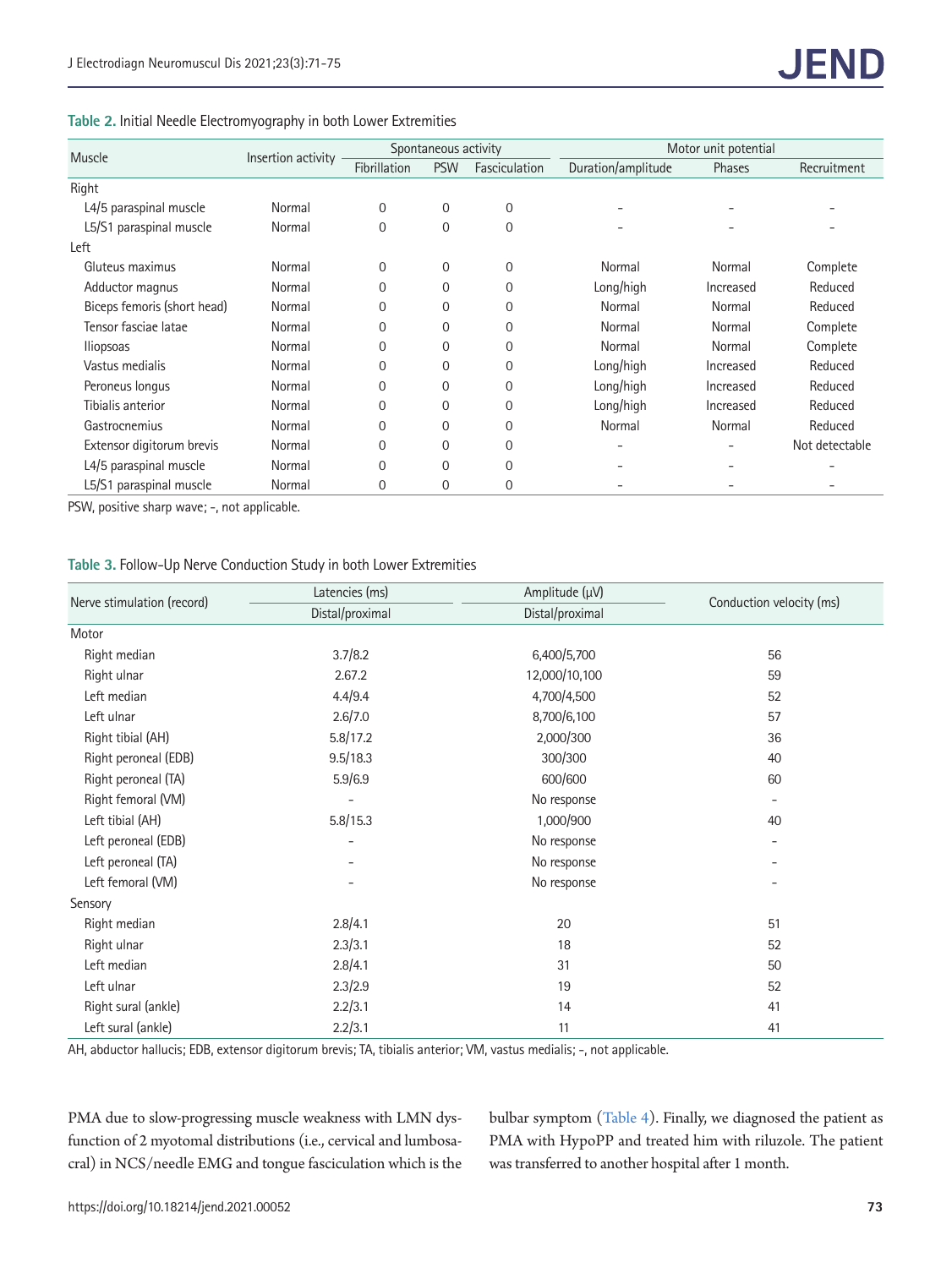<span id="page-3-0"></span>

|  |  |  | Table 4. Follow-Up Needle Electromyography in both Lower Extremities |  |  |  |  |
|--|--|--|----------------------------------------------------------------------|--|--|--|--|
|--|--|--|----------------------------------------------------------------------|--|--|--|--|

|                             | Insertion activity | Spontaneous activity |                |                | Motor unit potential |           |                  |
|-----------------------------|--------------------|----------------------|----------------|----------------|----------------------|-----------|------------------|
| Muscle                      |                    | Fibrillation         | <b>PSW</b>     | Fasciculation  | Duration/amplitude   | Phases    | Recruitment      |
| Right                       |                    |                      |                |                |                      |           |                  |
| Biceps brachii              | Normal             | 0                    | 0              | $\mathbf 0$    | Long/high            | Increased | Reduced          |
| Flexor carpi radialis       | Normal             | $\Omega$             | 0              | $\Omega$       | Normal               | Normal    | Complete         |
| Abductor pollicis brevis    | Normal             | $\mathbf 0$          | 0              | $\mathbf 0$    | Normal               | Normal    | Complete         |
| 1st dorsal interosseous     | Normal             | $\Omega$             | $\Omega$       | $\Omega$       | Normal               | Normal    | Complete         |
| Gluteus maximus             | Normal             | $\Omega$             | $\Omega$       | $\mathbf{0}$   | Normal               | Normal    | Complete         |
| Gluteus medius              | Normal             | 0                    | 0              | $\mathbf 0$    | Long/high            | Increased | Reduced          |
| Adductor magnus             | Increased          | $\mathbf 0$          | $\overline{0}$ | $\mathbf 0$    | Long/high            | Increased | Reduced          |
| lliopsoas                   | Normal             | $+$                  | $+$            | $+$            | Normal               | Normal    | Complete         |
| Tensor fasciae latae        | Normal             | $^{+}$               | $\ddot{}$      | $^{+}$         | Long/high            | Increased | Reduced          |
| Vastus medialis             | Normal             | $\Omega$             | 0              | $\Omega$       | Long/high            | Increased | Reduced          |
| Gastrocnemius               | Normal             | $\Omega$             | $\Omega$       | $\Omega$       | Long/high            | Increased | Reduced          |
| Tibialis anterior           | Normal             | $\mathbf 0$          | 0              | $\overline{0}$ |                      |           | Poor volition    |
| Biceps femoris (short head) | Normal             | $\mathbf{0}$         | 0              | $\mathbf 0$    | Long/high            | Increased | Reduced          |
| Semimembranosus             | Normal             | $^{++}$              | $^{++}$        | $^{++}$        | Long/high            | Increased | Reduced          |
| L4/5 paraspinal muscle      | Normal             | 0                    | 0              | $\mathbf{0}$   |                      |           |                  |
| L5/S1 paraspinal muscle     | Normal             | $\mathbf 0$          | 0              | 0              |                      |           |                  |
| Left                        |                    |                      |                |                |                      |           |                  |
| Gluteus maximus             | Normal             | 0                    | 0              | $\mathbf 0$    | Normal               | Normal    | Complete         |
| Gluteus medius              | Normal             | 0                    | 0              | $\overline{0}$ | Long/high            | Increased | Reduced          |
| Adductor magnus             | Normal             | $\ddot{}$            | $\ddot{}$      | $\ddot{}$      | Long/high            | Increased | <b>Discrete</b>  |
| lliopsoas                   | Normal             | $^{+}$               | $^{+}$         | $^{+}$         | Normal               | Normal    | Reduced          |
| Tensor fasciae latae        | Normal             | 0                    | 0              | 0              |                      |           | Single MUAP      |
| Vastus medialis             | Normal             | 0                    | 0              | $\mathbf 0$    | Normal               | Normal    | Markedly Reduced |
| Gastrocnemius               | Normal             | 0                    | 0              | $\mathbf 0$    | Long/high            | Increased | Reduced          |
| Tibialis anterior           | Normal             | 0                    | $\overline{0}$ | $\overline{0}$ |                      |           | No volition      |
| Biceps femoris (short head) | Normal             | 0                    | 0              | $\mathbf 0$    | Long/high            | Increased | Reduced          |
| Semimembranosus             | Normal             | $^{++}$              | $^{++}$        | $^{++}$        | Long/high            | Increased | Reduced          |
| L4/5 paraspinal muscle      | Normal             | $\mathbf 0$          | 0              | $\overline{0}$ |                      |           |                  |
| L5/S1 paraspinal muscle     | Normal             | $\overline{0}$       | 0              | $\Omega$       |                      |           |                  |

PSW, positive sharp wave; MUAP, motor unit action potential; -, not applicable.

## **Discussion**

We report a patient with a history of HypoPP and progressive weakness after middle age. The patient initially complained of weakness on the left ankle. After 2 years, he complained with weakness on both lower extremities. He had characteristic symptoms of isolated LMN lesion and electrophysiologic findings of LMN dysfunction. He also had a characteristic history of paralytic attacks and family history of HypoPP. In genetic testing, *CACNA1S* gene mutation was identified. Finally, we diagnosed the patient as PMA with HypoPP.

When a patient complains of a tongue fasciculation, bulbar symptom and weakness of asymmetrical progressive lower extremity, Kennedy's disease (KD) should be suspected. The disease is a X-linked bulbospinal neuronopathy and characterized by slowly progressive proximal and bulbar weakness, muscular atrophy, muscle pain and gynecomastia [[7\]](#page-4-2). Also the age at onset of KD is in adolescence and ultimately, the diagnosis is confirmed through genetic testing that shows an expansion of polymorphic tandem CAG repeat in the first exon of the androgen receptor gene [[7\]](#page-4-2). The middle-aged patient in our case showed no gynecomastia and the only *CACNA1S* gene mutation was identified in genetic testing. Therefore, we could rule out the KD.

HypoPP is mostly caused by gene mutation of the calcium channel *CACNA1S*, R528H, and R1239H. Approximately 80% of these gene mutations result in late onset myopathy [\[8](#page-4-6)]. In this case, the patient had the *CACNA1S* mutation leading to a diag